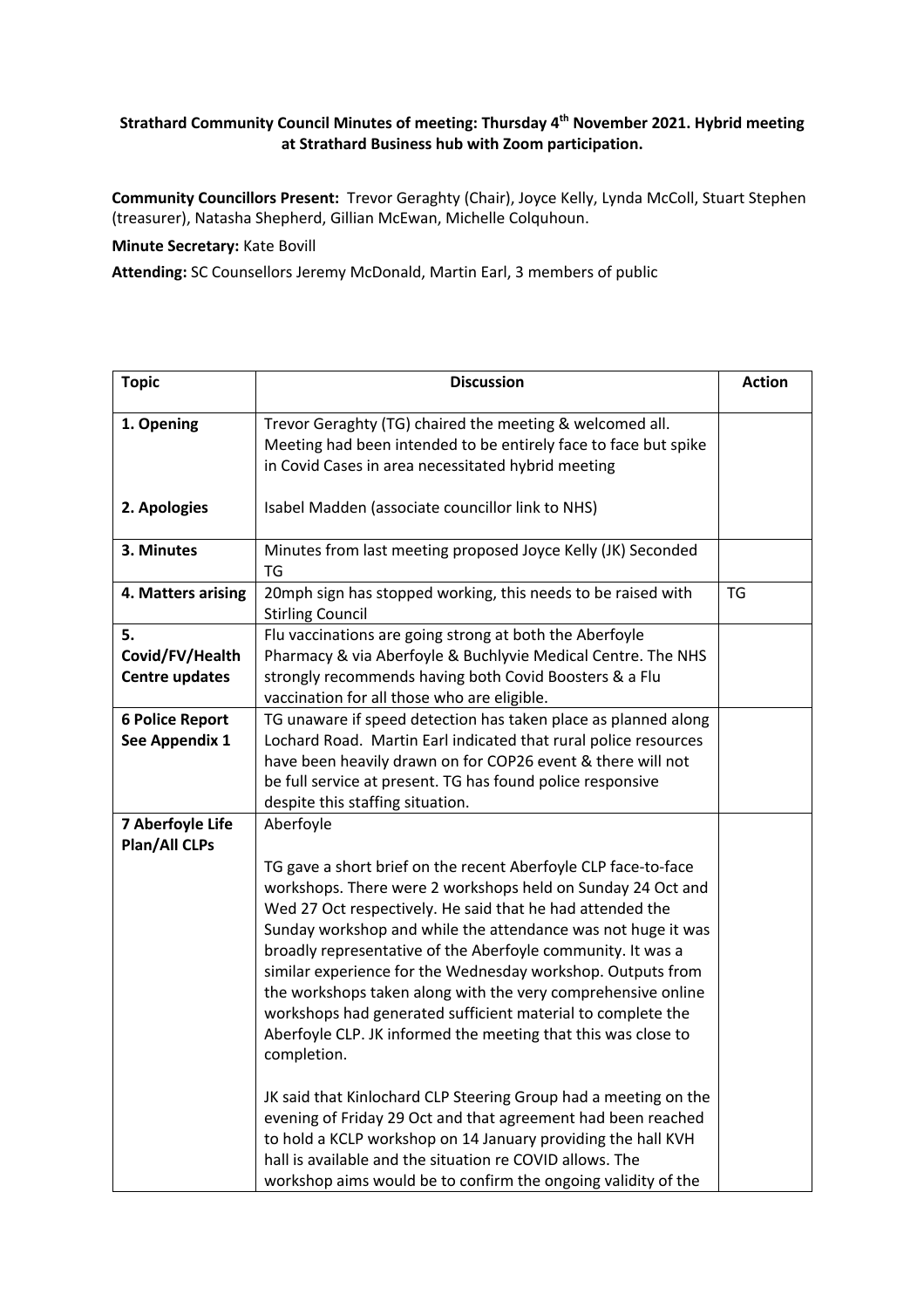| 8. Treasurers<br>Report-<br><b>Appendix 2</b> | KCLP identify any areas which need to be changed and areas<br>such as water and visitor management which need to be<br>covered in more depth. Nick Lester-Davis has now joined the<br>Kinlochard steering group<br>She went on to say that similar work needed to be undertaken<br>on the Stronachlachar/Inversnaid CLP but efforts will have to be<br>made to identify a Steering Group to take this forward.<br>Stuart Stephen (SS) Admin grant confirmed from Stirling<br>Council, yet to be evidenced in account - expected in next<br>statement. LLTNP funding of £1750 also expected in next<br>statement. Balance includes £3800 committed for Aberfoyle<br>Life Plan as well as events funding & SSE resilience grant which<br>could be rolled together to support local events.<br>JK queried whether grant funding covered Zoom & Office 365<br>subscriptions. SS confirmed it does                                                                                                                                                                                                                                                                                                                                                                                                                                                                                                                                                                                                                                                                                                                                                                                                                                                                                                                                                                                          |  |
|-----------------------------------------------|----------------------------------------------------------------------------------------------------------------------------------------------------------------------------------------------------------------------------------------------------------------------------------------------------------------------------------------------------------------------------------------------------------------------------------------------------------------------------------------------------------------------------------------------------------------------------------------------------------------------------------------------------------------------------------------------------------------------------------------------------------------------------------------------------------------------------------------------------------------------------------------------------------------------------------------------------------------------------------------------------------------------------------------------------------------------------------------------------------------------------------------------------------------------------------------------------------------------------------------------------------------------------------------------------------------------------------------------------------------------------------------------------------------------------------------------------------------------------------------------------------------------------------------------------------------------------------------------------------------------------------------------------------------------------------------------------------------------------------------------------------------------------------------------------------------------------------------------------------------------------------------|--|
| 9. Planning -<br><b>Appendix 3</b>            | JK informed the meeting that here had been 6 new applications<br>in this period. Planning application 2021/0322 had been<br>withdrawn due to flooding issues with the site. She went onto<br>say that because the period spanned 2 months 2 of the new<br>applications had already moved to the overdue list but that<br>currently the only application giving cause for concern is<br>2021/0194/DET.<br>JK went onto explain that 2021/0194/DET to date had<br>generated 6 objections from the public expressing concerns on<br>safety, flooding and environmental concerns. The other<br>statutory bodies still had to report back including the critical<br>Stirling Council Roads and Flooding depts. She said that this was<br>unfortunate, as the SCC would have to make a decision on how<br>to treat this application without being informed by these<br>bodies. She said that the information so far to hand pointed to<br>serious road safety issues, flooding issues supported by<br>historical evidence that a previous temporary road erected by<br>the developers caused flooding and adverse environmental<br>impacts. She said that in addition consideration would have to<br>be given to loss of neighbour amenity i.e. the impact the road<br>will have on existing properties. Lochard Cottage will be<br>severely impacted by development of the access road in terms<br>of noise and air pollution as well as the siting of a bin store<br>directly adjacent the conservatory of Lochard Cottage. She said<br>that consideration should also be given to the fact that the<br>original planning permission for the houses was granted on the<br>premise that the access to the site would be between Ledard<br>Farm and Forest Hills and there had been no explanation<br>offered by the Developers on why they had chosen to pursue a<br>different access road. |  |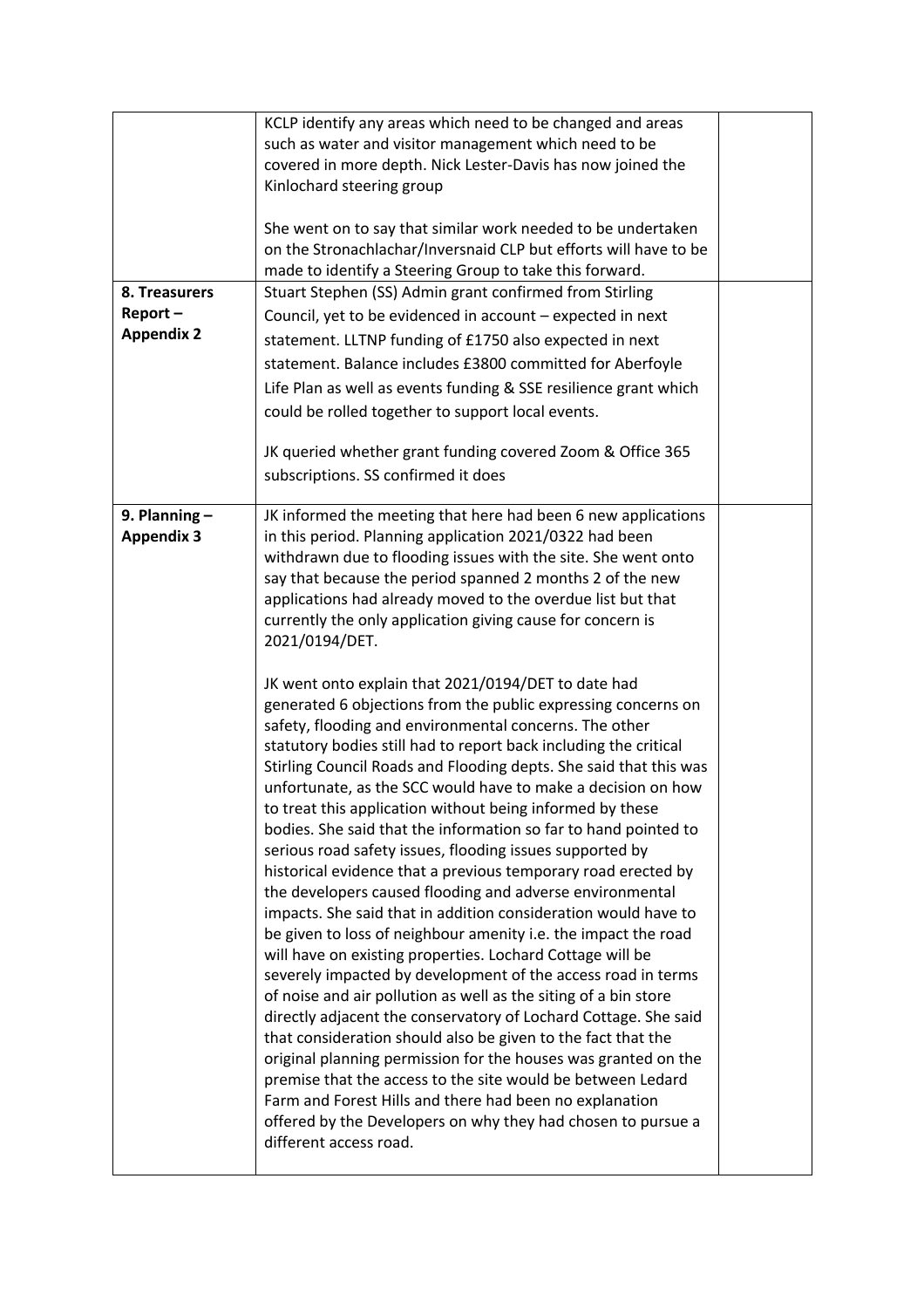|                                     | At this point JK handed over to TG who requested the SCC<br>councillors to vote on whether the SCC should, on this occasion,<br>raise an official objection to the application. The vote by the<br>SCC councillors present was unanimous in favour of raising an<br>objection. JK agreed to try and get more information on why<br>the Developer had chosen to alter the access road to the<br>development. Post Meeting Note: Caroline Strugnell (CS) the                                                                                                                                                                                                                                                                                                                                                                                                      |                 |
|-------------------------------------|-----------------------------------------------------------------------------------------------------------------------------------------------------------------------------------------------------------------------------------------------------------------------------------------------------------------------------------------------------------------------------------------------------------------------------------------------------------------------------------------------------------------------------------------------------------------------------------------------------------------------------------------------------------------------------------------------------------------------------------------------------------------------------------------------------------------------------------------------------------------|-----------------|
|                                     | LLTNP Delegated Officer for the application informed JK that<br>the LLTNP had received no information from the developers<br>on why they chose to change the access road to the<br>development site.                                                                                                                                                                                                                                                                                                                                                                                                                                                                                                                                                                                                                                                            |                 |
|                                     | JK also informed that there was an issue with LLTNP Planning<br>where an extension had been granted to SCC to enable<br>necessary investigation and consultation but that Statutory<br>bodies had been given longer to respond. This meant that SCC<br>needed to respond with potentially incomplete information as<br>we rely on all bodies' detail to inform SCC decision-making<br>process. ME asked to be kept informed if this happens again.<br>Post Meeting Note: CS also informed JK that the application<br>was now on hold as the Roads Dept had asked for a Road<br>Safety Audit to be provided and that she has sent out a<br>prompt to the SC Flooding to provide their response. In the<br>light of these developments CS told JK that the SCC could wait<br>until both Statutory Bodies had reported back before<br>submitting the SCC response. |                 |
|                                     | Coop Project - JK told the meeting that Paul Aylmer has been in<br>touch to confirm that the closing date for offer for the Coop<br>was Nov 4th. He said they had 4/5 serious offers and would be<br>in touch at the earliest opportunity provide the SCC with an<br>update on progress. JK said she would keep up the<br>communication with the Coop to find out details of the<br>purchase so that the SCC could make contact at the earliest<br>opportunity to establish intentions for the building.                                                                                                                                                                                                                                                                                                                                                        |                 |
| 10. Kinlochard<br>Resilience/FLS/SC | FLS Community Engagement Groups - JK said that work was<br>ongoing to finalise the process for how these groups will<br>operate with FLS. The next meeting was scheduled for<br>November 16.                                                                                                                                                                                                                                                                                                                                                                                                                                                                                                                                                                                                                                                                    |                 |
|                                     | Kinlochard Resilience JK also said that resolution to the<br>outstanding issue on defining an adequate process for enabling<br>access and egress via forest roads when the B829 is blocked<br>was still ongoing. She said that the recent meeting between FLS<br>and Stirling Council did not seem to have resolved anything.<br>While the hope was that the issue could be resolved locally she<br>said that It may be necessary to escalate this in order to get a<br>resolution that is satisfactory to all parties.                                                                                                                                                                                                                                                                                                                                         |                 |
|                                     | ME advised the meeting that Stirling Council as owners of the<br>B829 also had a role to play in ensuring the safety of residents                                                                                                                                                                                                                                                                                                                                                                                                                                                                                                                                                                                                                                                                                                                               | Action<br>ME/SC |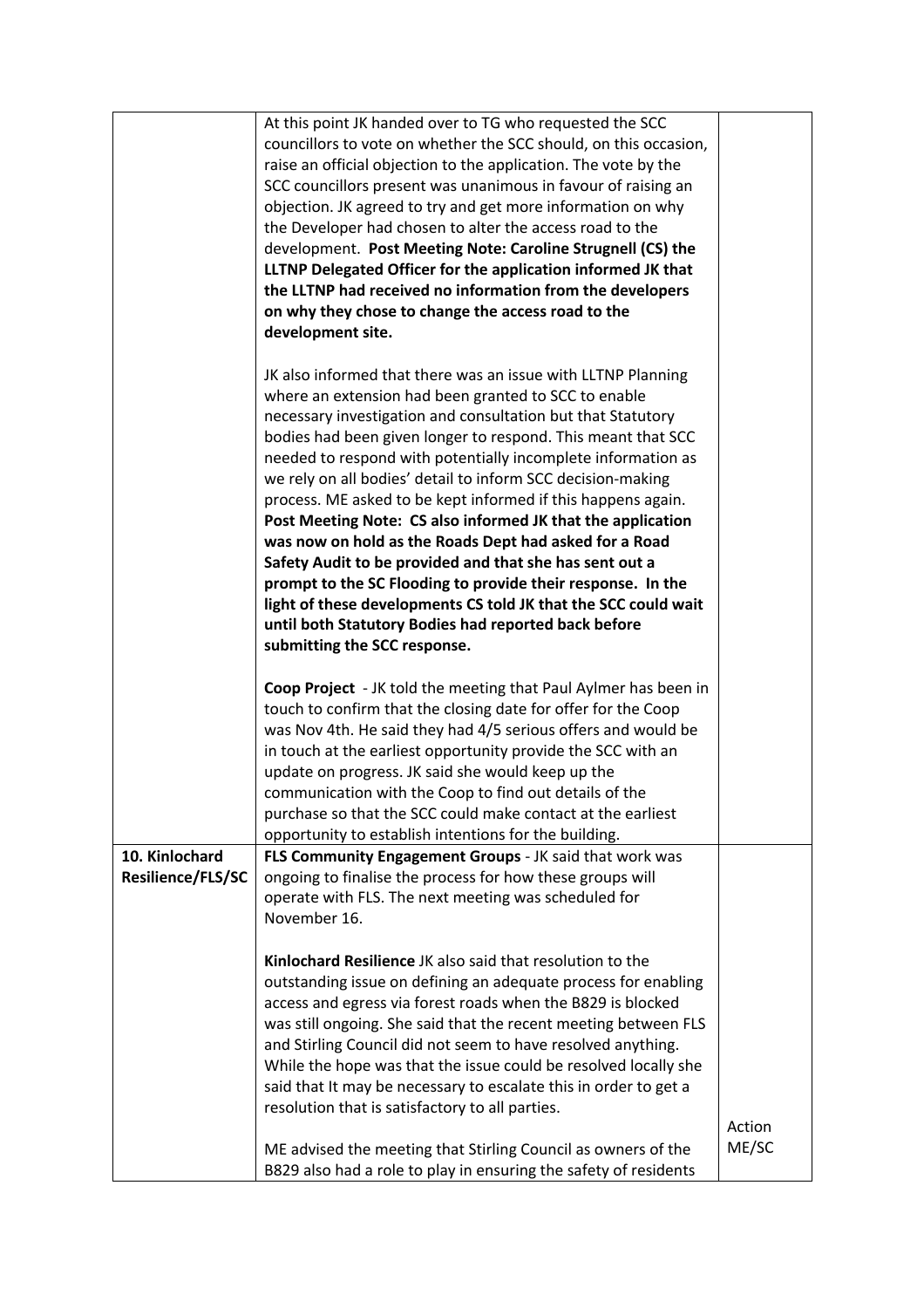|                                                                | in the event that the road was closed. ME will be checking the<br>Risk &<br>Resilience                                                                                                                                                           |                      |  |  |  |  |  |
|----------------------------------------------------------------|--------------------------------------------------------------------------------------------------------------------------------------------------------------------------------------------------------------------------------------------------|----------------------|--|--|--|--|--|
|                                                                | response with SC Risk and Resilience Team                                                                                                                                                                                                        |                      |  |  |  |  |  |
| 11. Strathard                                                  | Successful Recruitment of Pilot Development Officer. AGM will                                                                                                                                                                                    | TG to<br>email       |  |  |  |  |  |
| <b>Community Trust</b>                                         | be held on 24/11 & the Trust are looking for nominations for                                                                                                                                                                                     |                      |  |  |  |  |  |
| - Appendix 4                                                   | additional directors - there are 8 at present but can have up to<br>12.                                                                                                                                                                          |                      |  |  |  |  |  |
|                                                                | McDonald<br>$(SC)$ &<br>TG has been in touch with Stirling Council to seek stronger<br>copy<br>support for the business hub. There is a pressure to increase the<br>ME/JM in<br>cost to the community for the facility, which does not recognise |                      |  |  |  |  |  |
|                                                                |                                                                                                                                                                                                                                                  |                      |  |  |  |  |  |
|                                                                |                                                                                                                                                                                                                                                  |                      |  |  |  |  |  |
|                                                                |                                                                                                                                                                                                                                                  |                      |  |  |  |  |  |
|                                                                | the value, & importance for residents and visitors of this well<br>used venue. At present, SCT are supporting the extra cleaning,<br>SC have stopped providing this. Covid protocols have meant                                                  |                      |  |  |  |  |  |
|                                                                |                                                                                                                                                                                                                                                  |                      |  |  |  |  |  |
|                                                                |                                                                                                                                                                                                                                                  |                      |  |  |  |  |  |
|                                                                | capacity is strictly limited with impact on income.<br>TG would like to see it included by Stirling Council in their<br>"Invest in Stirling" scheme. ME - could be included in a Covid                                                           |                      |  |  |  |  |  |
|                                                                |                                                                                                                                                                                                                                                  |                      |  |  |  |  |  |
|                                                                |                                                                                                                                                                                                                                                  |                      |  |  |  |  |  |
|                                                                | recovery plan.                                                                                                                                                                                                                                   |                      |  |  |  |  |  |
| 12. LLTNP                                                      | Communication with the LLTNP authority is largely positive.                                                                                                                                                                                      |                      |  |  |  |  |  |
|                                                                | Lynda McColl (LM) queries who owns large trailer sign at FLS                                                                                                                                                                                     |                      |  |  |  |  |  |
|                                                                | offices as query had been raised at CLP meetings about<br>changing the wording. SC denies ownership. ME suspects this                                                                                                                            |                      |  |  |  |  |  |
|                                                                | may belong to LLTNP who can be approached to change                                                                                                                                                                                              |                      |  |  |  |  |  |
|                                                                | wording/adjust location if required.                                                                                                                                                                                                             |                      |  |  |  |  |  |
| 13. Stirling                                                   | ME reports national crisis in Care provision with large numbers                                                                                                                                                                                  | $ALL - to$           |  |  |  |  |  |
| <b>Council report</b>                                          | of carers leaving the profession. Multiple factors are                                                                                                                                                                                           | gather info          |  |  |  |  |  |
|                                                                | contributing despite efforts to increase capacity. Third                                                                                                                                                                                         | & notify             |  |  |  |  |  |
|                                                                | sector/church/faith groups increasingly depended on. Those in                                                                                                                                                                                    | ME/JM of             |  |  |  |  |  |
|                                                                | receipt of services may have their packages reduced or stopped                                                                                                                                                                                   | relevant<br>cases    |  |  |  |  |  |
| altogether. Also impacts on delays around hospital discharge.  |                                                                                                                                                                                                                                                  |                      |  |  |  |  |  |
|                                                                | ME requests we pass on information regarding any cases where<br>ME to                                                                                                                                                                            |                      |  |  |  |  |  |
|                                                                | this is happening or where residents are unable to secure any                                                                                                                                                                                    |                      |  |  |  |  |  |
|                                                                | necessary care provision. TG points out there is no information                                                                                                                                                                                  | raise<br>advertising |  |  |  |  |  |
|                                                                |                                                                                                                                                                                                                                                  | of roles in          |  |  |  |  |  |
|                                                                | about careers in care or active recruitment apparent in the                                                                                                                                                                                      | locality             |  |  |  |  |  |
| community. ME will raise with head of the Health & Social Care |                                                                                                                                                                                                                                                  |                      |  |  |  |  |  |
| partnership.                                                   |                                                                                                                                                                                                                                                  |                      |  |  |  |  |  |
|                                                                | Roads - B829 gullies & non return valves are scheduled to be                                                                                                                                                                                     |                      |  |  |  |  |  |
| checked in November, please inform if not delivered.           |                                                                                                                                                                                                                                                  |                      |  |  |  |  |  |
|                                                                |                                                                                                                                                                                                                                                  |                      |  |  |  |  |  |
|                                                                | Natashya Sheppard (NS) thanks ME for action on bin collection                                                                                                                                                                                    |                      |  |  |  |  |  |
| For Aberfoyle Car Park waste & recycling, SCC need to request  |                                                                                                                                                                                                                                                  |                      |  |  |  |  |  |
|                                                                | waste supervisor meeting on site to discuss & agree siting of                                                                                                                                                                                    |                      |  |  |  |  |  |
| bins. TG – there needs to be a different plan in place for the |                                                                                                                                                                                                                                                  |                      |  |  |  |  |  |
|                                                                | summer months. ME/JM both willing to attend a meeting.                                                                                                                                                                                           |                      |  |  |  |  |  |
|                                                                |                                                                                                                                                                                                                                                  |                      |  |  |  |  |  |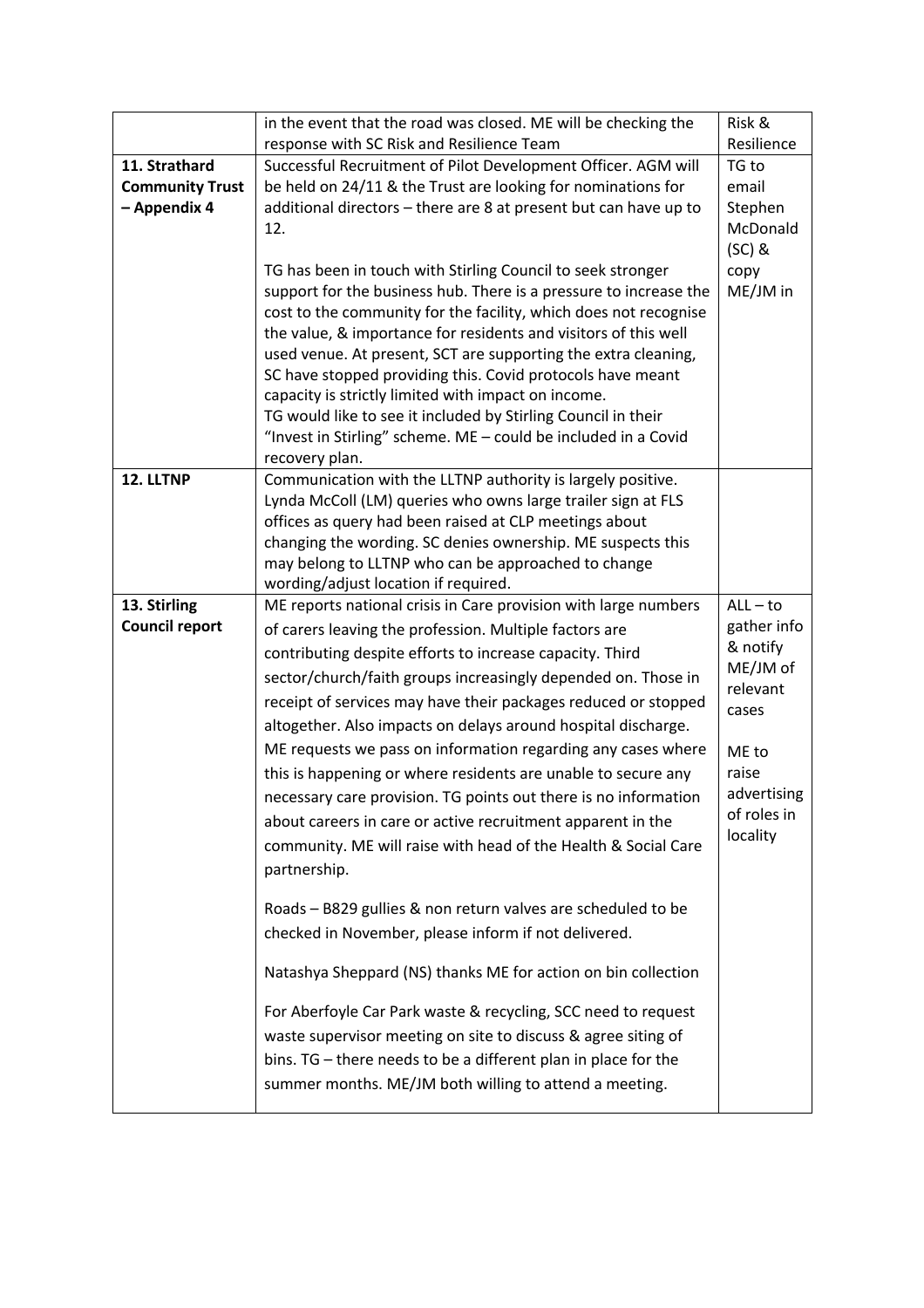|                 | JM – Stirling City of Culture bid – positive, potential opportunity<br>to connect local activities to as well as being a potential source<br>of funding.                                                                                                                                                                                                                                                                                                                                                                                                                                                                                                                                      |  |
|-----------------|-----------------------------------------------------------------------------------------------------------------------------------------------------------------------------------------------------------------------------------------------------------------------------------------------------------------------------------------------------------------------------------------------------------------------------------------------------------------------------------------------------------------------------------------------------------------------------------------------------------------------------------------------------------------------------------------------|--|
| <b>14. AOCB</b> | Gillian McEwan (GM) reported that in planning the Senior<br>Citizens Christmas event – costs of catering very high. Intended<br>event 6 <sup>th</sup> Dec with slide show, raffle, music, tea & coffee, cake &<br>snacks. Local catering will provide once numbers are confirmed.<br>LM designing flyer to be handed out to community to complete<br>& return confirming attendance. Raffle prizes.<br>Discussion around budget, SCC agreed to provide £750 towards<br>costs of event.<br>Safe routes to school, GM thanked council for their support.<br>Lochard Road now has painted 20mph signs on surface. New<br>head teacher at APS facilitating meetings.<br>Appendix $5 - FLS$ update |  |

Next Public meeting Thurs 2nd December AVH/Zoom hybrid. 7.15pm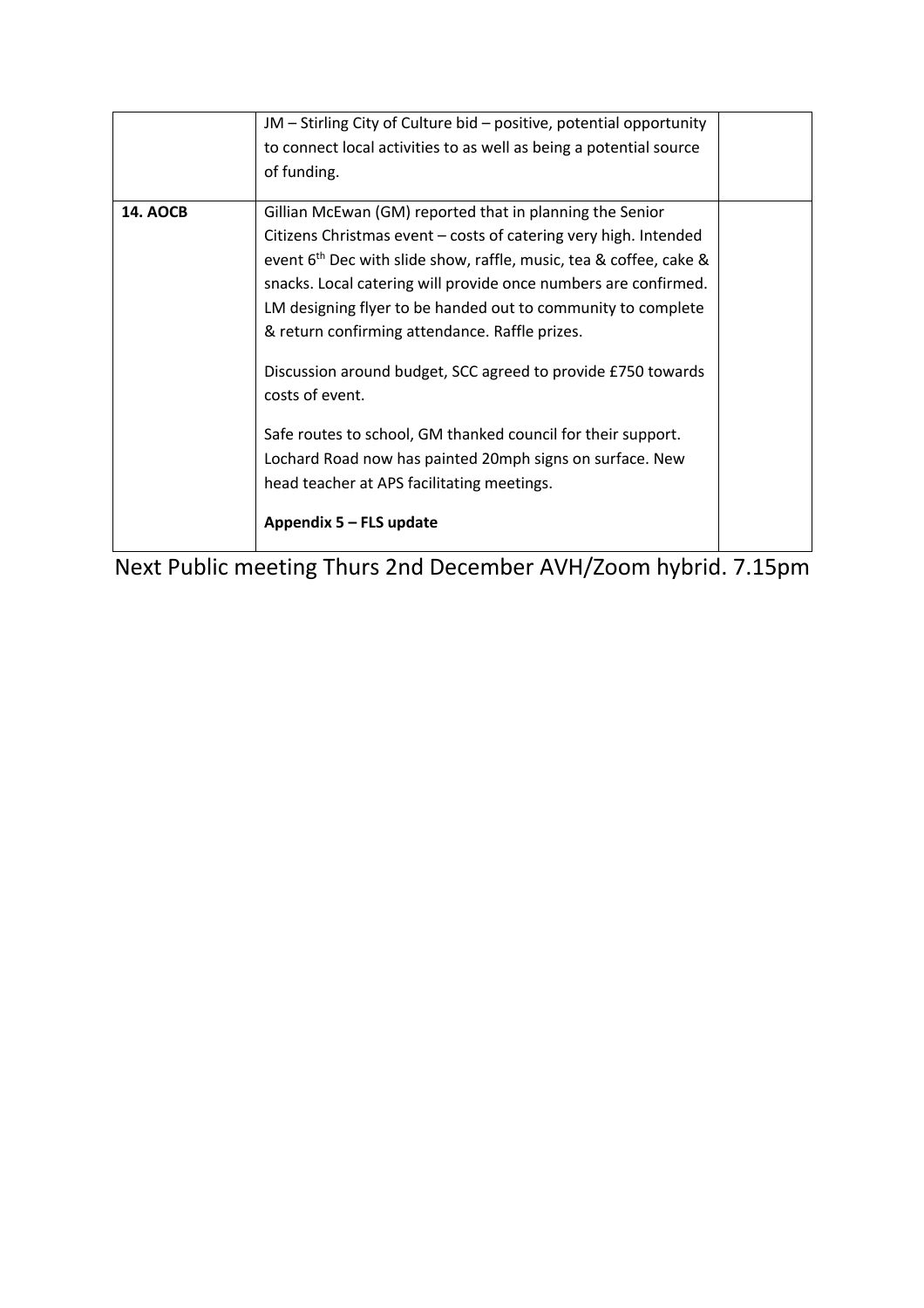# **Appendix 1 – Police Report**

**Community Council**:

Trossachs and Teith Ward, Strathard Community Council hello@ccstrathard.org

**Road Safety You are concerned about speeding, dangerous driving and indiscriminate parking.** Officers have been carrying out speed detection duties in the area of Lochard Road, Aberfoyle.

**Reporting Period**:

31/08/21 to 02/11/21 Compiled by PC Lorna Deans

**Ward Plan Priorities Antisocial Behaviour You are concerned about antisocial behaviour including drunken behaviour.**

| Theft<br>You are concerned about homes being broken into and travelling criminals. |                                                                                                                                                                                                                                                                            |  |  |
|------------------------------------------------------------------------------------|----------------------------------------------------------------------------------------------------------------------------------------------------------------------------------------------------------------------------------------------------------------------------|--|--|
|                                                                                    | On 20 <sup>th</sup> September, 2021, a tent used for pupil isolation was taken<br>overnight from the school grounds. Enquiry has been carried out and<br>to date the person responsible has not been identified. The tent has<br>been recovered having been dumped nearby. |  |  |
|                                                                                    | On 10 <sup>th</sup> October, 2021, a theft by Shoplifting occurred at the Co-op,<br>Aberfoyle, the person responsible has not been identified.                                                                                                                             |  |  |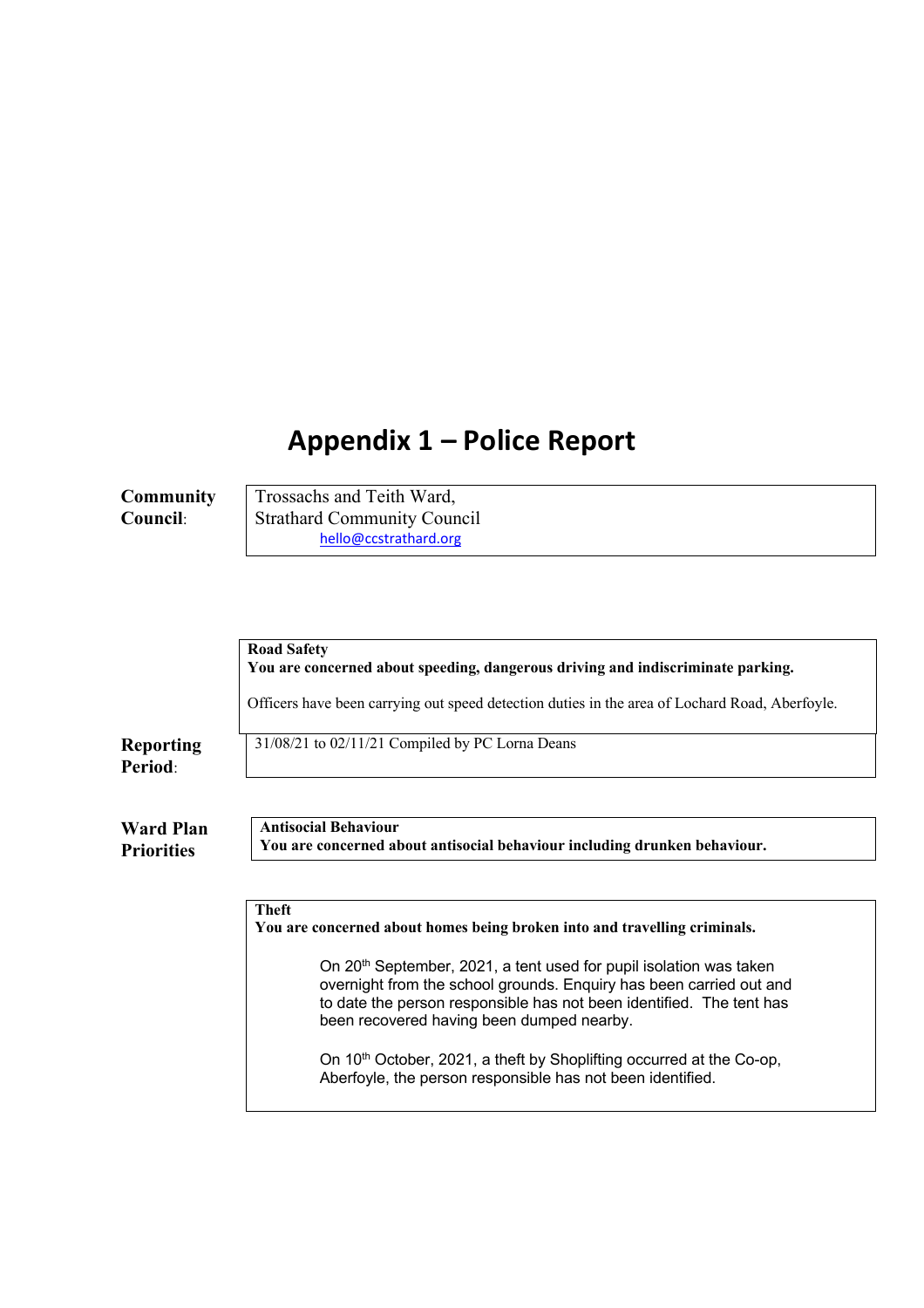### **Community Engagement and Reassurance**

It is important to you to have community officers who you know, who are accessible and who address local problems.

If anyone has any policing issues that they wish to discuss, please contact us at Callander Police Office on 101 or email TrossachsTeithCPT@scotland.pnn.police.uk

# **Appendix 2**

# **Strathard Community Council**

**Bank account balance at 4 November 2021**

|                                                            |                                                                                                                                                                                                                                                                                                                                                                           | £       | £        |  |
|------------------------------------------------------------|---------------------------------------------------------------------------------------------------------------------------------------------------------------------------------------------------------------------------------------------------------------------------------------------------------------------------------------------------------------------------|---------|----------|--|
| General Fund opening Bank balance 30 June 2021             |                                                                                                                                                                                                                                                                                                                                                                           |         | 10075.10 |  |
| <b>Monies out</b>                                          |                                                                                                                                                                                                                                                                                                                                                                           |         |          |  |
| <b>Minute Secretary</b>                                    |                                                                                                                                                                                                                                                                                                                                                                           | (80.00) |          |  |
| <b>Total monies out</b>                                    |                                                                                                                                                                                                                                                                                                                                                                           |         | 80.00)   |  |
| <b>Monies in</b>                                           |                                                                                                                                                                                                                                                                                                                                                                           |         |          |  |
| <b>Total monies in</b>                                     |                                                                                                                                                                                                                                                                                                                                                                           |         | 0.00     |  |
| <b>General Fund closing Bank balance 27 September 2021</b> |                                                                                                                                                                                                                                                                                                                                                                           |         | 9995.10  |  |
| Subsequent income/expenditure                              |                                                                                                                                                                                                                                                                                                                                                                           |         |          |  |
| Zoom subscription                                          |                                                                                                                                                                                                                                                                                                                                                                           |         | (287.80) |  |
| <b>General Fund closing Balance 5.8.21</b>                 |                                                                                                                                                                                                                                                                                                                                                                           |         | 9707.30  |  |
| <b>Less Commitments</b>                                    |                                                                                                                                                                                                                                                                                                                                                                           |         |          |  |
| <b>Aberfoyle Life Plan</b><br>2300.00                      |                                                                                                                                                                                                                                                                                                                                                                           |         |          |  |
| <b>Community Events Fund</b>                               |                                                                                                                                                                                                                                                                                                                                                                           | 20.94   |          |  |
| <b>SSE Resilience Fund Grant</b>                           |                                                                                                                                                                                                                                                                                                                                                                           | 1521.93 |          |  |
| Other<br>Incidents /<br><b>Activity of</b><br>note         | On the morning of 25 <sup>th</sup> October, 2021, a loan female reported whilst walking her dog in<br>the area of Lochan Spling on the forest paths she was followed by a male who has<br>placed her in a state of fear and alarm. Extensive enquiry is ongoing in relation to this.<br>PC Deans and King have been moved to response Policing for the duration of COP26. |         |          |  |

We will not be able to read and respond to messages in the community mailbox in the

usual manner during this time.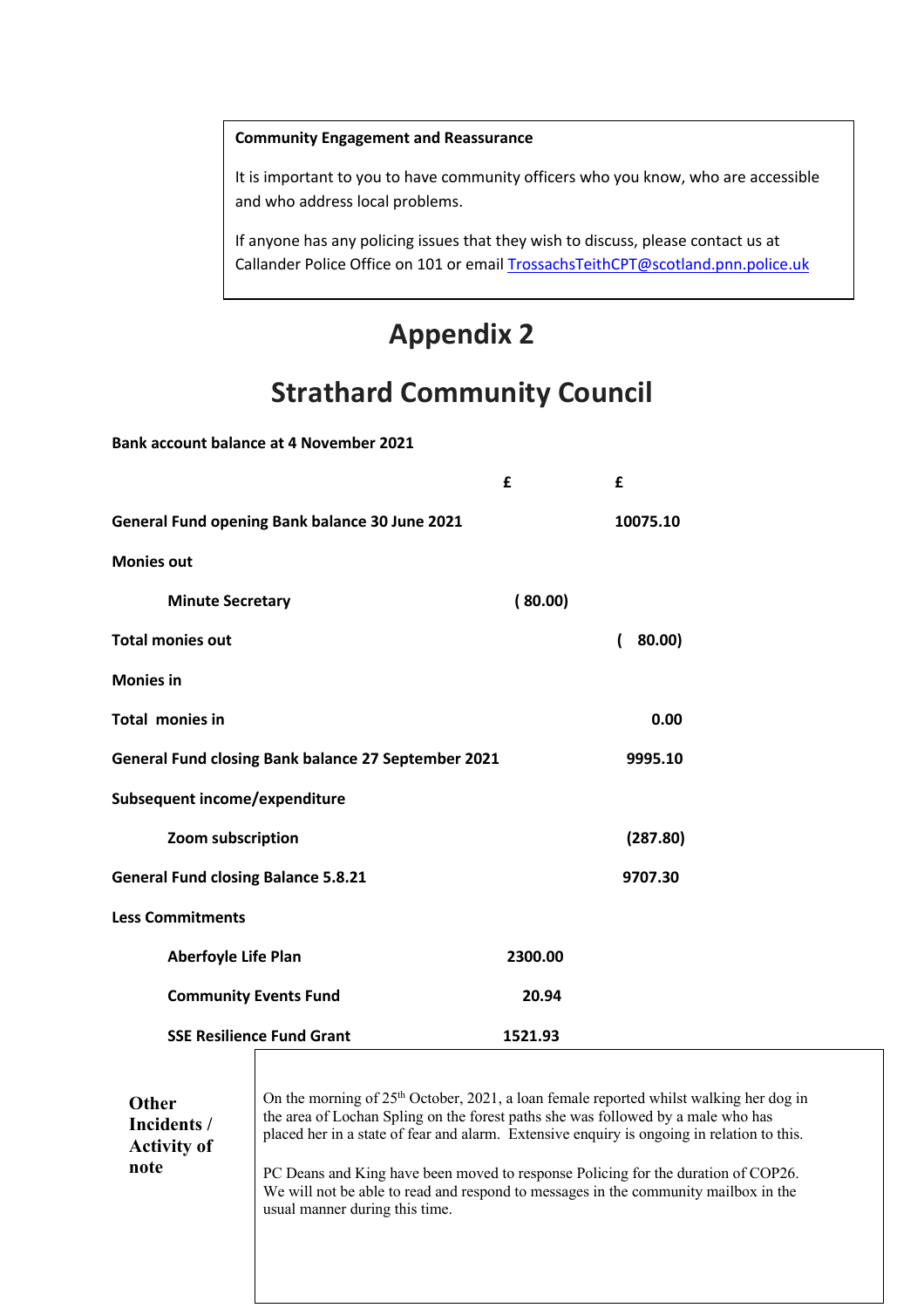### Available Funds **5864.43**

 **3842.87**

### **Commitments**

| Aberfoyle LifePlan                     |            |           |
|----------------------------------------|------------|-----------|
| <b>Monies in</b>                       |            |           |
| <b>SC Community Pride Grant</b>        | £1500.00   |           |
| <b>Strathard Community Council</b>     | £1500,00   |           |
| <b>National Park</b>                   | £1750.00   | committed |
| <b>Strathard Community Trust</b>       | £1500.00   |           |
| <b>Stirling Council</b>                | £1750.00   |           |
| <b>Monies out</b>                      |            |           |
| <b>CCN</b>                             | £ 800.00   |           |
| <b>CCN</b>                             | £1300.00   |           |
| <b>CCN</b>                             | £1850.00   |           |
| <b>Available funds in Bank account</b> | £2300.00   |           |
| Monies committed but not received      | £1750.00   |           |
| <b>Christmas Fund</b>                  |            |           |
| <b>Funds in Bank account</b>           | £<br>20.94 |           |
|                                        |            |           |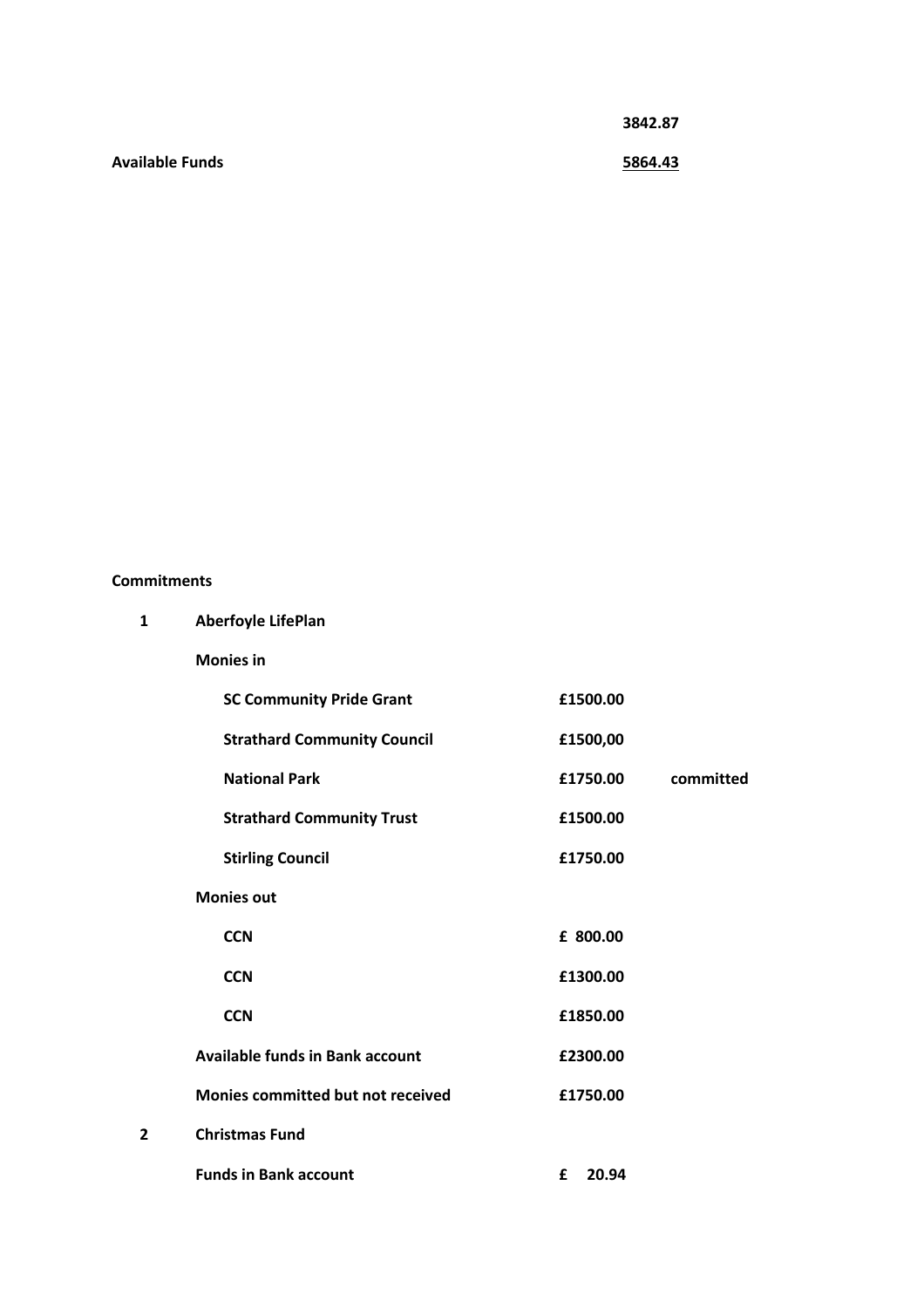**3 SSE Resilience Fund Grant**

**Funds in Bank account £1521.93**

### **Notes**

- 1 **admin grant from SC confirmed but not received - £795.61**
- 2 **ALP monies from National Park requested but not received - £1750**
- 3 **Bank statement due now, expect both these payments to be shown as credits**

# **Appendix 3**

### **Strathard Community Council**

### **Weekly Planning Lists for Sept and Oct 2021**

### **Planning Applications:**

- 1. Ref No 2021/0312/HAE Officer Lorna Gray Date Valid 2 September 2021 Telephone 01389 727749 Proposal Demolition of existing extension and rear porch and erection of replacement 2 storey extension Location Frenich Lochard Road Aberfoyle Applicant Mr & Mrs Keith & Melody Fisher Frenich Lochard Road Aberfoyle FK8 3SZ Application Type: Householder Planning Permission Expected Decision Level DEL National Park Ward NP Ward 2 (northern (central) area) Community Council Area Strathard CC Advertisement Type Neighbour Notification
- 2. Ref No 2021/0331/LBC Officer Scott Brown Date Valid 14 September 2021 Telephone 01389 727769 Proposal Installation of fencing with gates and warning signage to aqueduct bridge Location Aqueduct Bridge Over River Duchray Aberfoyle Stirling Applicant Scottish Water The Bridge Buchanan Gate Business Park Cumbernauld Road Stepps G33 6FB Agent Application Type Listed Building Consent Expected Decision Level DEL National Park Ward NP Ward 2 (northern (central) area) Community Council Area Strathard CC National Grid coordinates 246330 E 699330 N Advertisement Type Listed Building
- 3. Ref No 2021/0194/DET Officer Caroline Strugnell Date Valid 14 September 2021 Telephone 01389 722148 Proposal Formation of bellmouth junction and access road to serve a maximum of 12 dwellinghouses Location Land To The West Of Lochard Cottage Kinlochard Stirling Applicant Mr Graham Clough Organic Architects 140 West Princes Street Helensburgh G84 8BH Agent Gareth Roberts Organic Architects 140 West Princes Street Helensburgh G84 8BH Application Type Detailed Planning Permission Expected Decision Level DEL National Park Ward NP Ward 2 (northern (central) area) Community Council Area Strathard CC National Grid co-ordinates 246297 E 702475 N Advertisement Type Neighbour Notification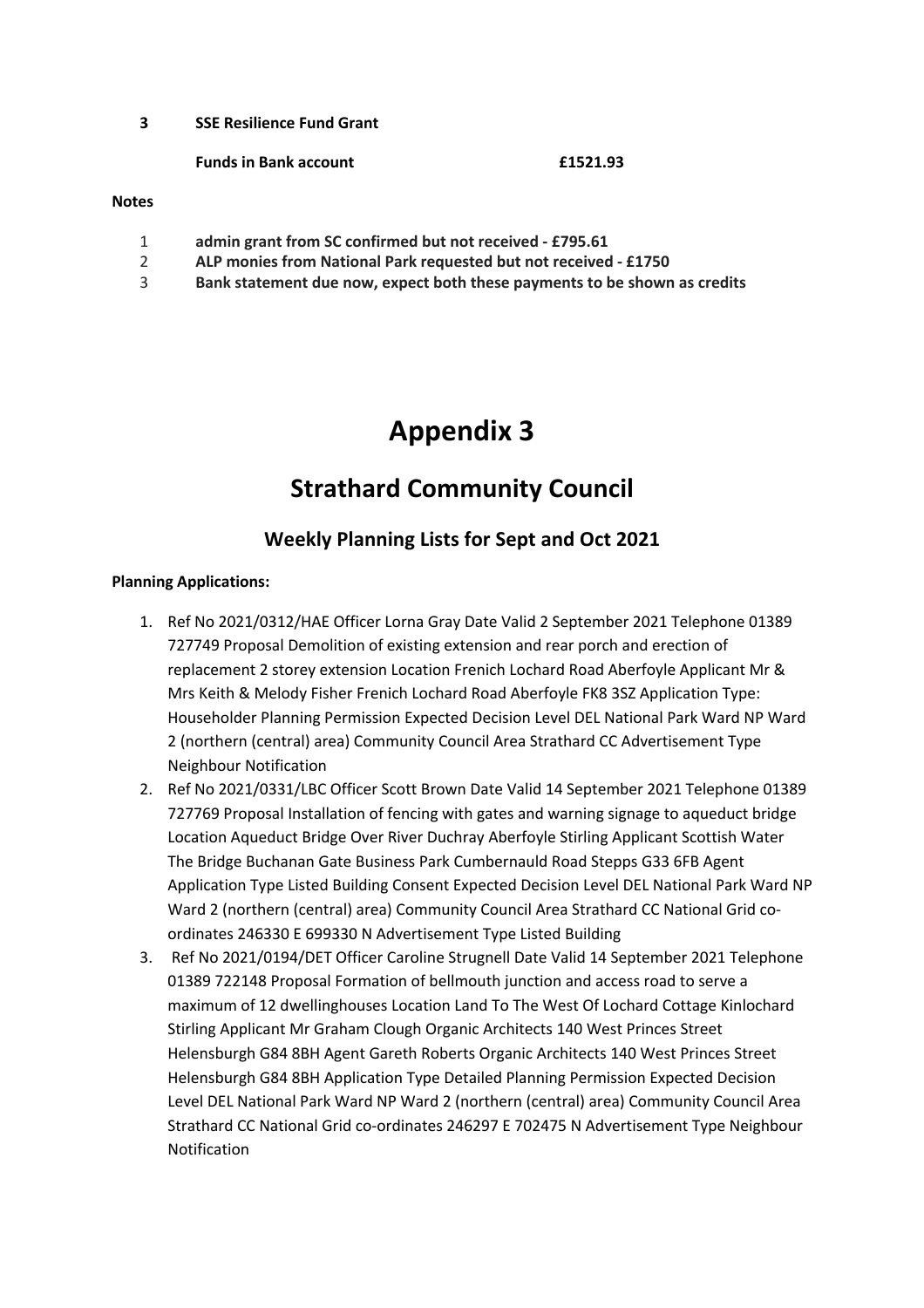- 4. Ref No 2021/0313/NOT Officer Scott Brown Date Valid 1 September 2021 Telephone 01389 727769 Proposal Construction of up to 975 metres of ATV access track Location Land North Of Corrie Farm Near Gartmore Applicant Mr Andy Malcolm Forestry and Land Scotland Aberfoyle Office Aberfoyle FK8 3UX Agent Application Type Prior Notification National Park Ward NP Ward 4 (south east Loch Lomond) Community Council Area Gartmore CC & Strathard CC National Grid Co-ordinates 249231 E 695973 N Date Decision Issued 21 September 2021 Decision Prior approval not required
- 5. Ref No 2021/0322/HAE Officer Amy Unitt Date Valid 7 October 2021 Telephone 01389 722606 Proposal Construction of ancillary building to provide a hobby workroom and greenhouse Location The Old School Inversnaid Stirling Applicant Mr David Chaffin 11 Abercromby Place Stirling FK8 2QP Agent Application Type Householder Planning Permission Expected Decision Level DEL National Park Ward NP Ward 2 (northern (central) area) Community Council Area Strathard CC National Grid co-ordinates 234768 E 709552 N Advertisement Type
- **6.** Ref No 2021/0362/HAE Officer Nicola Arnott Date Valid 15 October 2021 Telephone 01389 722661 Proposal Erection of single storey rear extension with associated decked area Location 5 Lochard Cottages Kinlochard Aberfoyle Applicant Mr & Mrs E McNeill 5 Lochard Cottages Kinlochard FK8 3TW Agent Brian Allan BDA Design 38 Wellpark Crescent Stirling FK7 9HF Application Type Householder Planning Permission Expected Decision Level DEL National Park Ward NP Ward 2 (northern (central) area) Community Council Area Strathard CC National Grid co-ordinates 244928 E 702058 N Advertisement Typ

### **Withdrawals:**

1. Ref No 2021/0322/HAE Officer Amy Unitt Date Valid 7 October 2021 Telephone 01389 722 606 Proposal Construction of ancillary building to provide a hobby workroom and greenhouse Location The Old School Inversnaid Stirling Applicant Mr David Chaffin 11 Abercromby Place Stirling FK8 2QP Agent Application Type Householder Planning Permission National Park Ward NP Ward 2 (northern (central) area) Community Council Area Strathard CC National Grid Co-ordinates 234768 E 709552 N Date Decision Issued 22 October 2021 Decision Withdrawn

### **Approvals:**

1. Ref No 2021/0249/DET Officer Amy Unitt Date Valid 21 July 2021 Telephone 01389 722606 Proposal Further application (under section 42) for planning permission for use of 1 no. dwelling previously approved under 2012/0247/DET without restriction to holiday use (condition 8) Location Inchrie Castle Duchray Road Aberfoyle Applicant Mr Richard White The Filling Station Ballat Crossroads Balfron Station Glasgow G63 0SE Agent Mr John White John H White Architects The Aizle Ballat Crossroads Balfron Station G63 0SE Application Type Detailed Planning Permission National Park Ward NP Ward 2 (northern (central) area) Community Council Area Strathard CC National Grid Co-ordinates 251719 E 700775 N Date Decision Issued 1 October 2021 Decision Approve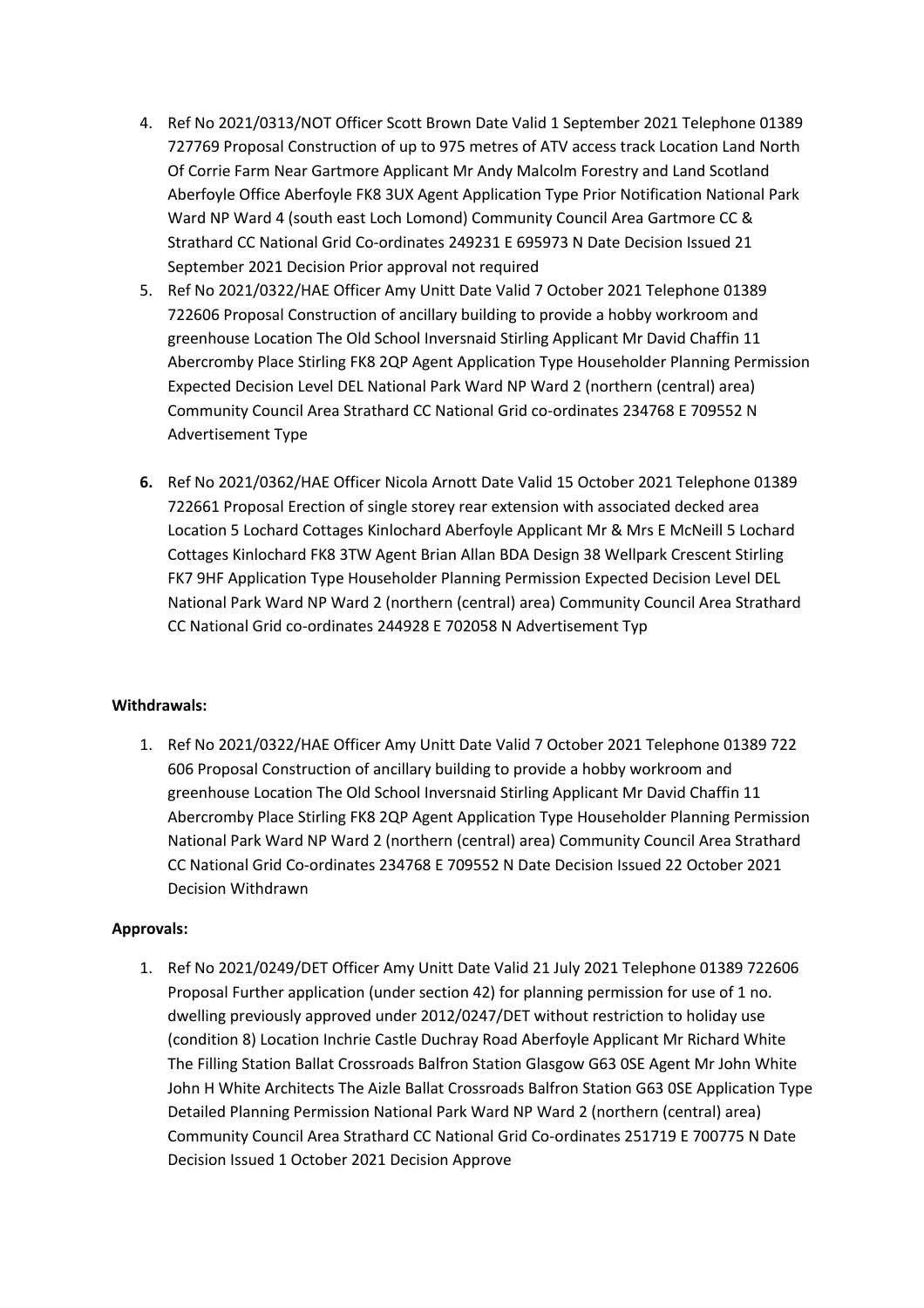Enforcement Matters:

None

Appeals:

None

Access Exemption

None

Overdue Applications:

- 1. Application Number 2020/0304/DET Development Proposed : Erection of dwelling house Location: Balanton Yard Montrose Road Aberfoyle Stirling FK8 3UL Applicant: Ms L Briggs Agent's Name: Nicholas Goward Agent's Company Name: studioEAST Chartered Architects Agent's Address: King James VI Business Centre Friarton Road Perth PH2 8DY Date Application Valid: 4 January 2021 Date of expiry of period for representations: 12 February 2021
- 2. Application Number 2019/0305/DET Development Proposed : Change of use and extension of 1 no. existing building to dwellinghouse and erection of 5 no. terraced dwellinghouses and 1no. detached dwellinghouse Location: Stronachlachar Cottage Stronachlachar Aberfoyle Stirling FK8 3TY Applicant: Stronachlachar Development Ltd Agent's Name: William Findlater Agent's Company Name: William Findlater Agent's Address: Moorpark House 11 Orton Place Glasgow G51 2HF Date Application Valid: 28 November 2019 Date of expiry of period for representations: 3 January 2020
- 3. Application Number 2021/0194/DET Development Proposed : Formation of bellmouth junction and access road to serve a maximum of 12 dwellinghouses Location: Land To The West Of Lochard Cottage Kinlochard Stirling Applicant: Mr Graham Clough Agent's Name: Gareth Roberts Agent's Company Name: Organic Architects Agent's Address: 140 West Princes Street Helensburgh G84 8BH Date Application Valid: 14 September 2021 Date of expiry of period for representations: 29 October 2021
- 4. Application Number 2021/0215/DET Development Proposed : Erection of telecoms mast, installation of associated equipment and upgrade of access track Location: North Of Loch Ard Forest Block Off B829 South Of Stronachlachar FK8 3TX Applicant: WHP Telecoms Limited Agent's Name: Damian Hosker Agent's Company Name: WHP Telecoms Limited Agent's Address: Helena House Troy Mills Troy Road Leeds LS18 5GN Date Application Valid: 7 July 2021 Date of expiry of period for representations: 20 August 2021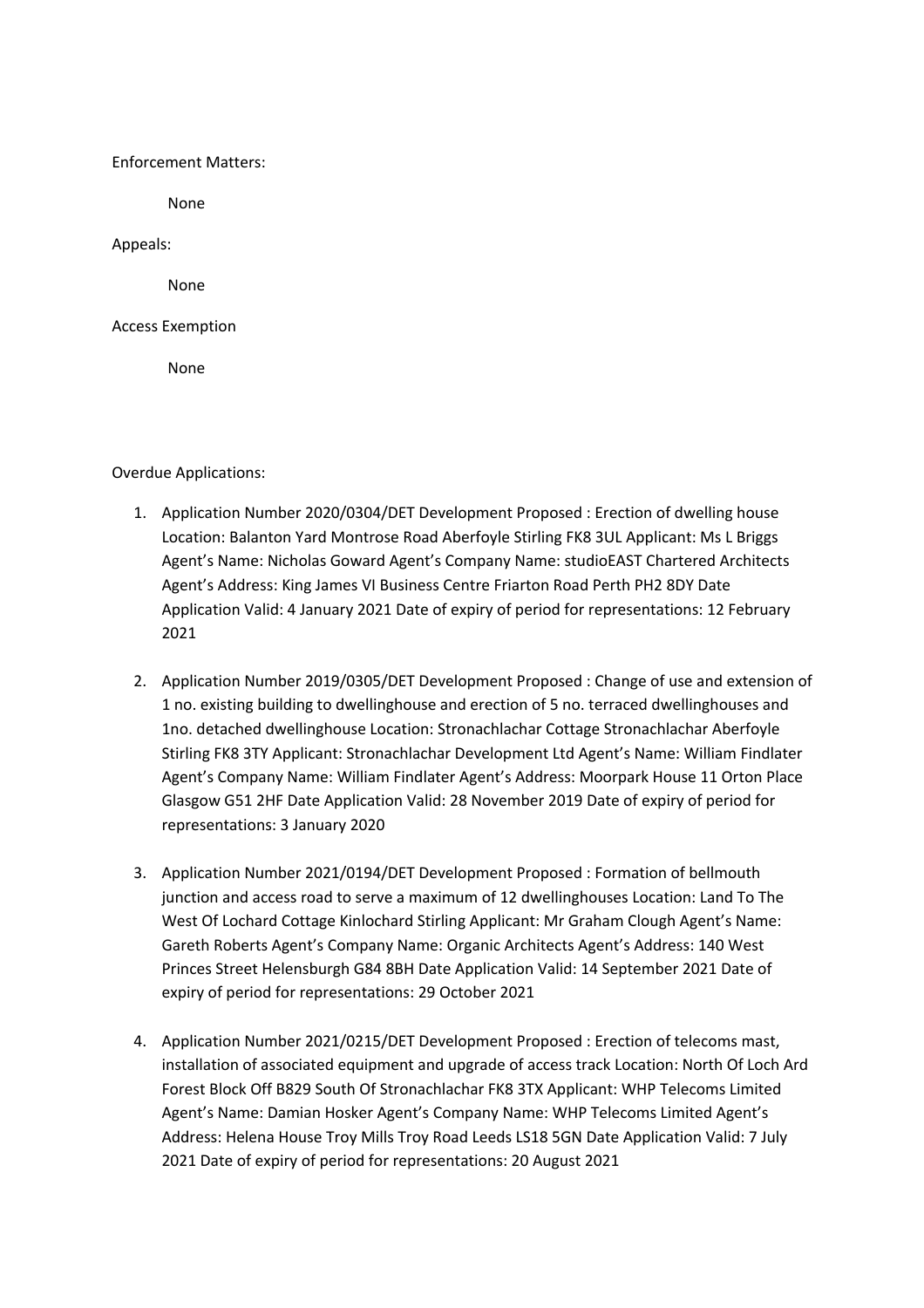- 5. Application Number 2021/0248/PPP Development Proposed : Change in the use of land from agriculture to caravan site for siting of holiday pods and managers accommodation and formation of access, car parking, footpaths and installation of sewage treatment plant Location: Ledard Farm Aberfoyle Stirling FK8 3TL Applicant: Ledard Estates Ltd Agent's Name: Murray Watt Agent's Company Name: MW Consultants Agent's Address: The Mill House Thornhill Stirling FK8 3QJ Date Application Valid: 6 July 2021 Date of expiry of period for representations: 13 August 2021
- 6. Application Number 2021/0270/DET Development Proposed : Complete demolition of existing stone bothy and erection of tourist accommodation Location: Duchray Castle Duchray Road Aberfoyle Stirling FK8 3XL Applicant: Mr & Mrs Nikita Malikov Agent's Name: Craig Higgins Agent's Company Name: Thomas Robinson Architects Agent's Address: The Red House Croftamie Glasgow G63 0EU Date Application Valid: 2 August 2021 Date of expiry of period for representations: 3 September 2021
- 7. Application Number 2021/0271/LBC Development Proposed : Complete demolition of existing stone bothy and erection of tourist accommodation Location: Duchray Castle Duchray Road Aberfoyle Stirling FK8 3XL Applicant: Mr & Mrs Nikita Malikov Agent's Name: Craig Higgins Agent's Company Name: Thomas Robinson Architects Agent's Address: The Red House Croftamie Glasgow G63 0EU Date Application Valid: 2 August 2021 Date of expiry of period for representations: 3 September 2021
- 8. Application Number 2021/0312/HAE Development Proposed : Demolition of existing extension and rear porch and erection of replacement 2 storey extension Location: Frenich Lochard Road Aberfoyle Stirling FK8 3SZ Applicant: Mr & Mrs Keith & Melody Fisher Agent's Name: Jewitt and Wilkie Limited Agent's Company Name: Jewitt and Wilkie Architects Ltd Agent's Address: 38 New City Road Glasgow G4 9JT Date Application Valid: 2 September 2021 Date of expiry of period for representations: 29 October 2021

# **Appendix 4**

Strathard Community Trust update – 6 October 2021

- 1 Katinka Dalglish and Stuart Stephen advised that they would be retiring at the AGM
- 2 Annual Report drafted and almost complete
- 3 Annual accounts almost complete
- 4 AGM set for 24 November
- 5 Grant of £16000 awarded from the National Park as a Development Officer Pilot Grant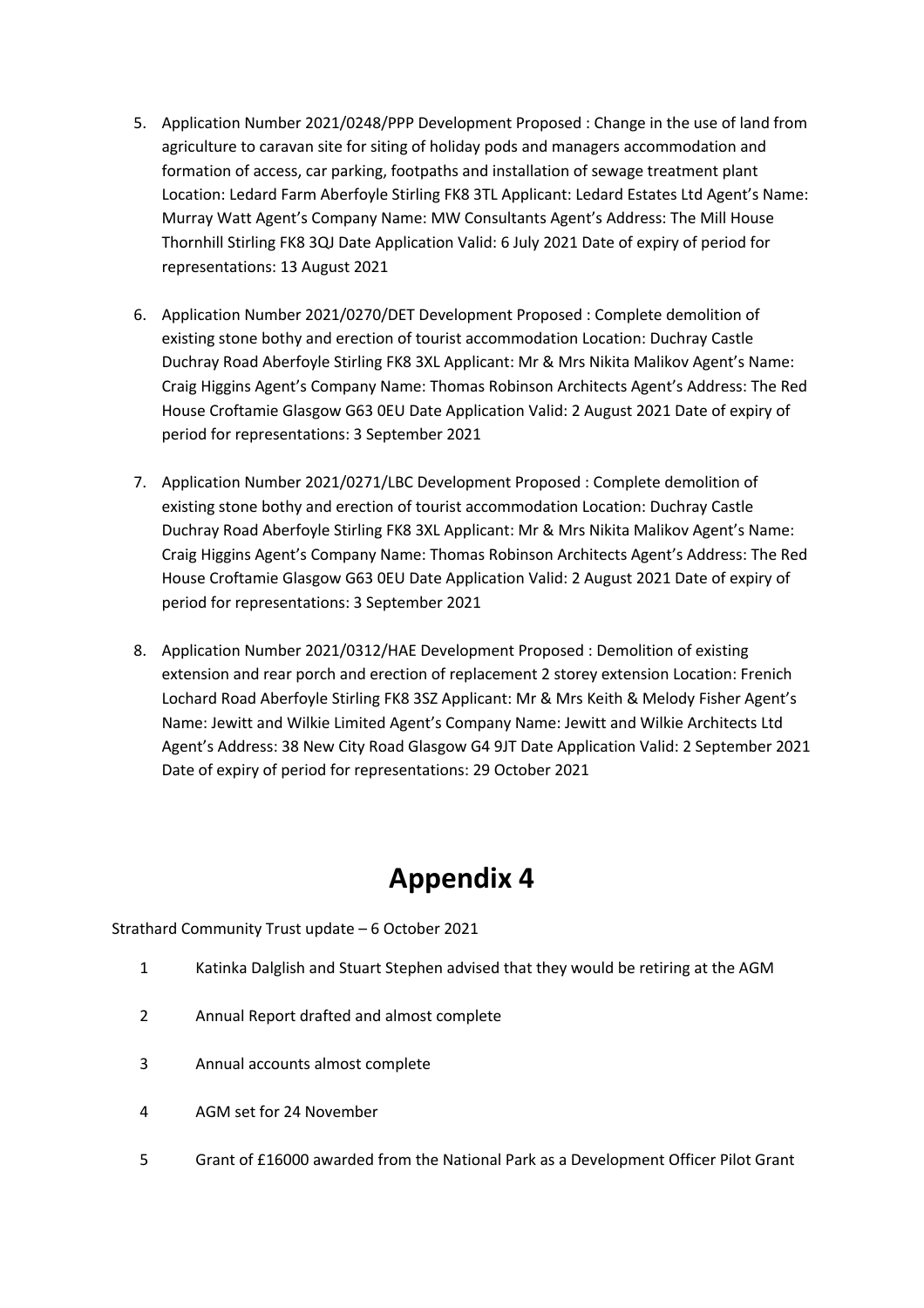- 6 Mike Bishop had become aware of the use of pictures which had infringed copyright issues. This was being investigated.
- 7 Dukes Weekender had attracted comments both good and not so good but overall the view was that this was another successful event

# **Appendix 5**

# **FLS update**

Planning Achray Land Management Plan being prepared

Katrine Land Management Plan being prepared

Loch Chon Land Management Plan in pre-planning

Environment Achray / Loch Ard – rhododendron and invasive species removal

Katrine – various surveys underway to inform LMP

Achray / Loch Ard – various work to support water vole project

Civil Engineering Loch Chon / Beinn Bhan / Achray – construction of harvesting facilities (ramps) in advance of harvesting, plus road maintenance

Katrine – remediation road works at Glen Gyle

Loch Ard – road grading on Duchray forest road

Harvesting Felling near Couligartan aqueduct due to start at the end of November, will take approx. 3 months to complete, timber hauled through forest to Hoish

Felling near slate quarry almost complete, approximately 3 weeks to finish felling and extraction, haulage thereafter